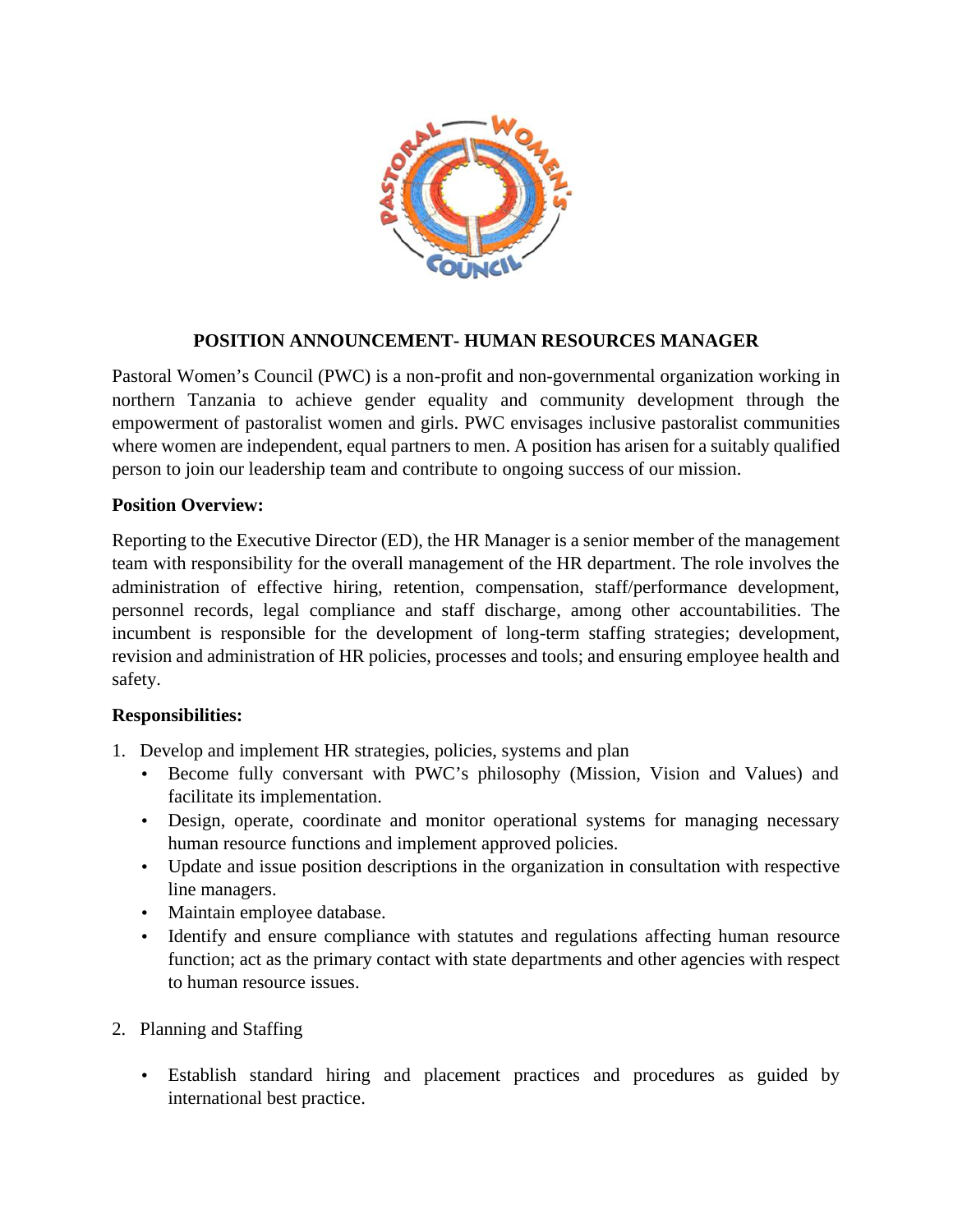- Ensure an appropriate level of staffing to cost-consciously meet the existing and anticipated business needs.
- Manage the hiring process in collaboration, working with line managers to define strategic staffing plans.
- Prepare personnel budget, manage and own expenditures, and report on variance to budget.
- Work with line managers to develop annual staff development plan in line with PWC's staff development strategy.
- Coordinate recruitment of interns and volunteers and their tenure at PWC in liaison with management.
- 3. Staff Performance Development
	- Develop and implement effective employee performance management system; train, advise and support line managers to achieve effective performance management.
	- Implement a training and development process ensuring that appropriate development needs are met timely and cost-effectively.
	- Organize and coordinate both in-house and off-site staff training and development programmes to meet the identified development needs.
	- Facilitate capacity assessment and capacity building of staff as and when required.
	- Implement an effective succession planning programme.
- 4. Effective Management of Employee Relations
	- Effectively communicate the HR policies across the organization.
	- Advise PWC Board in reviewing and revising the pay policy and salary structure.
	- Review and recommend employee benefits, and health and safety programmes to the PWC Board.
	- Implement compensation and benefits policies and practices while ensuring that staff are rewarded in line with market trends and individual performance level.
	- Determine and recommend employee relations practices necessary to establish positive employee-employee relations and employer-employee relations.
	- Work directly with line managers to assist them with employee relations matters.
- 5. Others
	- Keep abreast with current knowledge and understanding of regulations, practices and developments regarding human resources that may affect PWC and advise management accordingly.
	- Provide regular updates on HR activities and plans to the PWC senior management and Board
	- Perform other lawful duties assigned by supervisor.